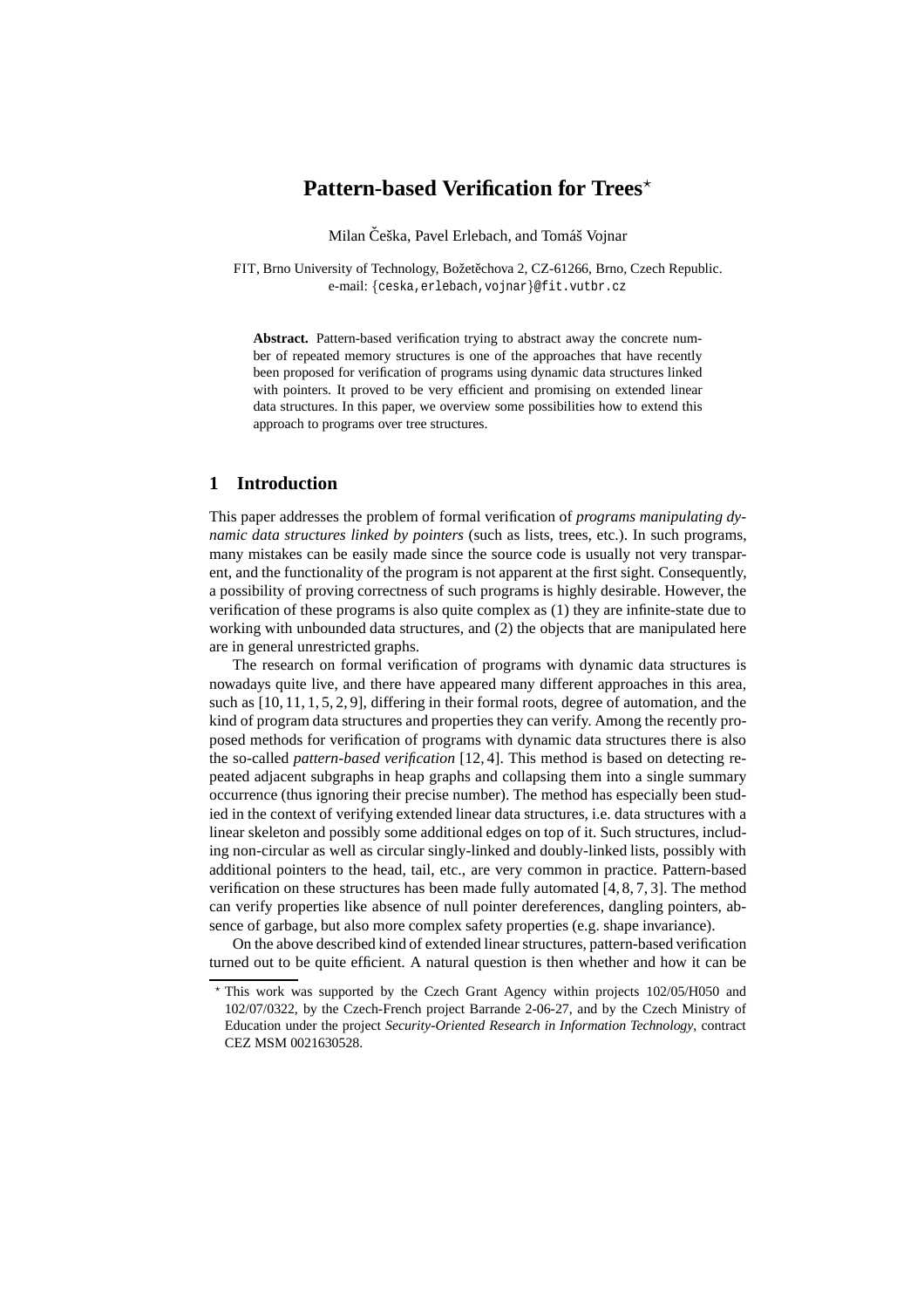extended to programs over tree-like structures. That is why, in this paper, we discuss the problems that appear in pattern-based verification when one proceeds from linear structures to tree-like ones (including tree structures with parent pointers and perhaps other additional pointers, such as root pointers, pointers to separately allocated data nodes, etc.). These problems include a need to work with a different kind of patterns and also a state space explosion problem that appears when one tries to straightforwardly transform the methods from the linear setting into the tree setting. We outline a way of how to cope with this state explosion. The results we describe do not yet provide a fully satisfying solution, but provide a significant and promising improvement over the trivial generalisation of pattern-based verification from linear structures to trees. Due to space limitations, the paper provides just an overview of the results—more details can be found in [6].

**Plan of the Paper.** The paper is organized as follows. In Section 2, the main principle of the original linear variant of pattern-based verification is briefly recalled. In Section 3, the extension of the method to trees is discussed. In Section 4, some early experimental results are presented. Finally, we conclude by a discussion of the achieved results in Section 5.

# **2 Pattern-Based Verification**

In pattern-based verification, sets of memory configurations are represented as *abstract shape graphs* (ASGs) which are abstract memory graphs with basically two types of nodes: simple nodes corresponding to particular concrete nodes allocated in the memory (a list node, a tree node, etc.) and *summary nodes* behind which two or more "similar" concrete nodes are hidden (the exact number is abstracted away—note that such nodes cannot be, e.g., pointed by a pointer variable as this would clearly make them distinguishable from each other). The simple nodes are labelled with pointer variables pointing to them whereas summary nodes are labelled by the associated *pattern*. The pattern represents a memory subgraph whose two or more adjacent, mutually interconnected *instances* (or occurrences) are hidden behind the summary node. The nodes are linked by edges corresponding to the pointer links binding them in the memory and are labelled by the selectors (like next, previous, left, right, etc.) to which the appropriate pointer links correspond.

When verifying a program within pattern-based verification, one iteratively computes the set of all ASGs reachable at each program line. Particular program statements are performed on ASGs in three phases: (1) The given ASG is first (partially) *materialised* if the manipulation would cause a pointer variable point to a summary node (e.g., via a statement like  $x = y$ ->next), which must not happen as the target of the pointer variable in such a case would not be well defined. That is why one concrete occurrence of the appropriate pattern hidden behind the summary node is explicitly instantiated and then used. (2) The statement is performed on concrete memory nodes as usual. (3) The resulting graph is *summarised*, i.e. searched for repeated adjacent occurrence of patterns that are then merged into a single summary node.

The idea of pattern-based verification has first appeared in [12] in a semi-automated framework whose user had to supply not only the input configurations and the program to be verified, but also the patterns to be used for abstraction. In the work, linear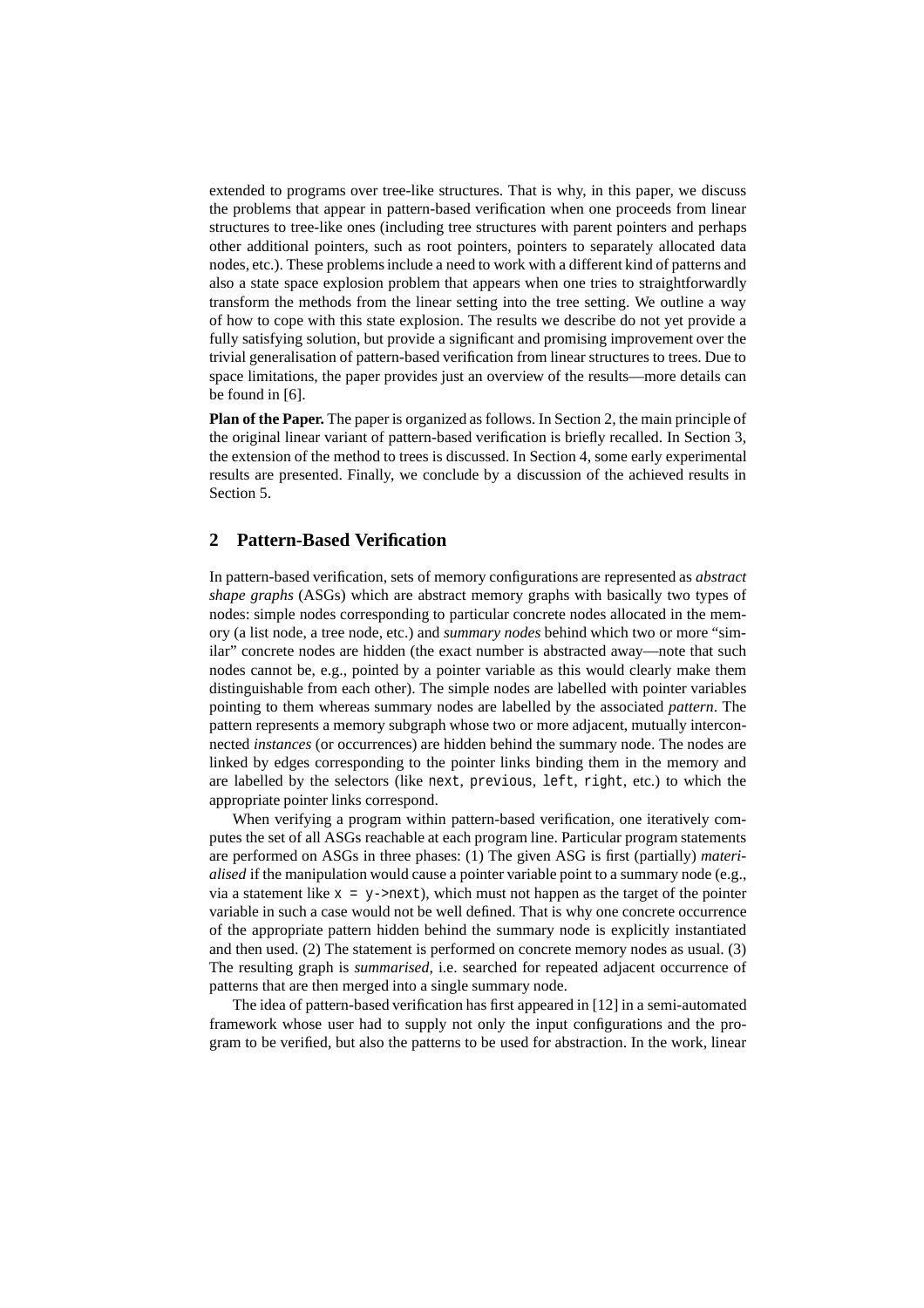structures extended with possibly additional pointers to some shared nodes (like singlylinked or doubly-linked lists with head/tail pointers) were considered. The approach was able to handle only a single pattern which restricted its applicability to dynamic structures with a simple, fixed inner structure. In  $[4, 8, 7, 3]$ , several extensions were introduced which made pattern-based verification over extended linear structures fully automated (by providing an automated discovery of patterns) and enhanced its generality (through a more general definition of a pattern and a possibility to work with more than one pattern).

In the rest of the section, we will say a bit more on the principles of automated pattern-based verification on extended linear structures in order to be able to contrast them with the tree case presented in Section 3.

#### **2.1 The Main Principles of Linear Pattern-Based Verification**

*Memory patterns* considered in [4] for extended linear structures are defined as a 5 tuple  $P = (N^P, e^P, x^P, S^P, E^P)$  where  $N^P$  is a set of nodes,  $e^P \in N^P$  is an entry node,  $x^P$ is an exit node  $(e^P \neq x^P)$ ,  $S^P \subset N^P$  is a set of the so-called *shared* nodes, and  $E^P \subseteq$  $N^P \times Sel \times N^P$  is a set of edges of the memory pattern (labelled by pointer selectors). The entry and exit nodes delimit the linear skeleton of the pattern and represent the main connection points of instances of the pattern in concrete memory graphs to their surroundings. The shared nodes are shared among all instances of the patterns (like the head element of a list pointed to by head pointers) and play a somewhat similar role as global variables in programs with recursive procedures. The remaining nodes are internal to the pattern and thus also to its instances.

An *automatic discovery of patterns* is activated before every summarisation attempt (in [4], this holds only till some pattern is found since [4] is still restricted to a single pattern; this restriction is relaxed in [3]). The discovery of patterns consists in exploring all nodes of encountered shape graphs and searching for subgraphs that can be delimited by an entry and exit node (and perhaps shared nodes) and that appears at least twice in the given shape graph (before and after its original occurrence). For illustration, the pattern detected when working with singly-linked lists (with data abstracted away) is  $P_1 = (\{e, x\}, e, x, \{\}, \{(e, \text{next}, x)\})$ . The pattern discovered in doublylinked lists with data stored in separately allocated nodes and with tail pointers is  $P_2$  = ({*e*,*x*,*t*,*d*},*e*,*x*,{*t*},{(*e*,next,*x*),(*x*,prev,*e*),(*e*,data,*d*),(*e*,tail,*t*),(*x*,tail,*t*)}.

*Summarisation* consists in searching a given shape graph for subgraphs isomorphic with known patterns. If at least two adjacent instances of some patterns are found (linked via the exit/entry nodes), all nodes belonging to these instances are replaced with a single summary node (apart from the exit node of the last instance). Some further restrictions apply ensuring correctness and reversibility of the summarisation—e.g., no program variable can point to any node of any of the detected instances of the pattern.

We then distinguish a complete and a partial *materialisation*. In a complete materialisation, the summary node is replaced by two new instances of the pattern, while in a partial materialisation, one new instance of the pattern is inserted into the graph (followed by the summary node). The former case corresponds to having just two instances of the pattern hidden behind the summary node whereas the latter to having three or more. Both of these variants must always be explored as we do not record the exact number of summarised instances. In the case of a partial materialisation, we further dis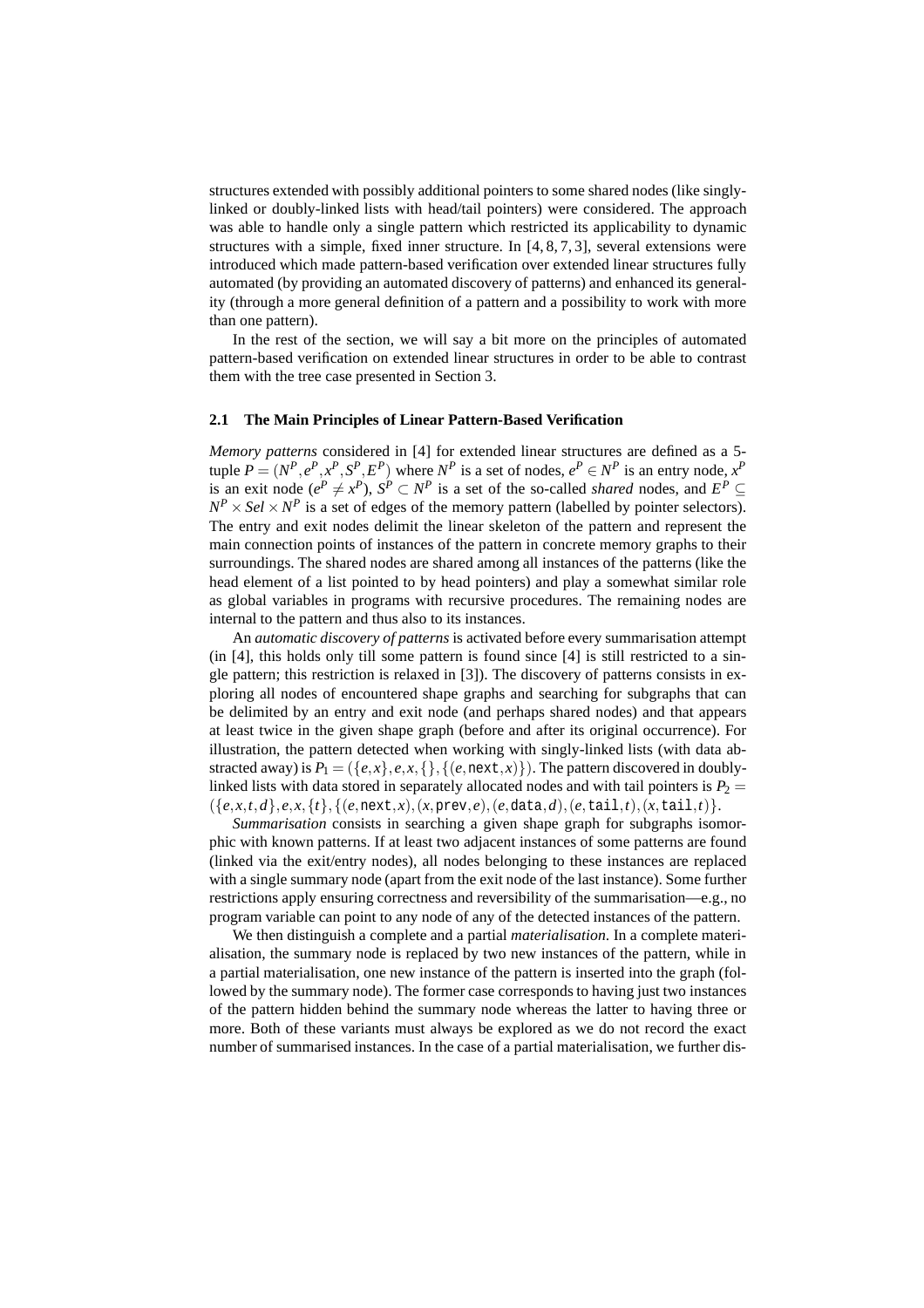tinguish a forward and a backward materialisation depending on the mutual positioning of the preserved summary node and the materialised instance of the pattern.

## **3 Pattern-Based Verification on Trees**

The main contribution of this paper is an extension of pattern-based verification to programs manipulating *tree structures*. This extension implies changes in all parts of the method and also a need for some optimisations as a serious state space explosion problem appears. Due to space restrictions, all the changes are only briefly outlined in the section, a detailed description together with formal definitions can be found in [6].

#### **3.1 Patterns and Their Discovery**

While in the linear variant of pattern-based verification there was just one exit node in a memory pattern, for trees there must be more exit nodes to allow us to cope with the branching of the structure. So, now, a pattern is a tuple  $P = (N^P, e^P, X^P, S^P, E^P)$  where  $X^P \subset N^P$  is *the set of exit nodes* and other symbols keep their original meaning. The pattern of a binary tree would have two exit nodes, in case of ternary trees, there will be three exit nodes, etc.

The algorithm of discovering patterns is very similar to the linear case with the difference that it is needed to recognise and distinguish the *parent* nodes. While in the linear case, it was not necessary to distinguish predecessors and successors (and, e.g., in the case of doubly-linked lists, this would even lack





sense as predecessors and successors are structurally indistinguishable), in trees, the role of a parent is much different than that of successors. Its identification is needed in order for the search of patterns to be restricted to the nodes below the parent only. The reason is illustrated in Fig. 1. For simplicity, the names of selectors are omitted. In Fig. 1(a), a pattern that we would like to be discovered in common binary trees with parent pointers is shown. Entry and exit nodes are named as *e* and *x*1,*x*2, respectively. A repeated materialisation of the pattern from a single summary node leads to the structure shown in Fig. 1(b). However, if we do not distinguish the role of parent nodes, in such trees, we can also detect the undesirable pattern shown in Fig. 1(c). If we tried to materialise this pattern repeatedly, we would obtain the structure shown in Fig. 1(d) which is not sensible as there would be two edges (marked with crosses) with the same selector leading out of a single node.

#### **3.2 Summarisation**

A major change in summarisation in pattern-based verification on trees comes from the fact that trees of different sizes have different numbers of leaves. While summarisation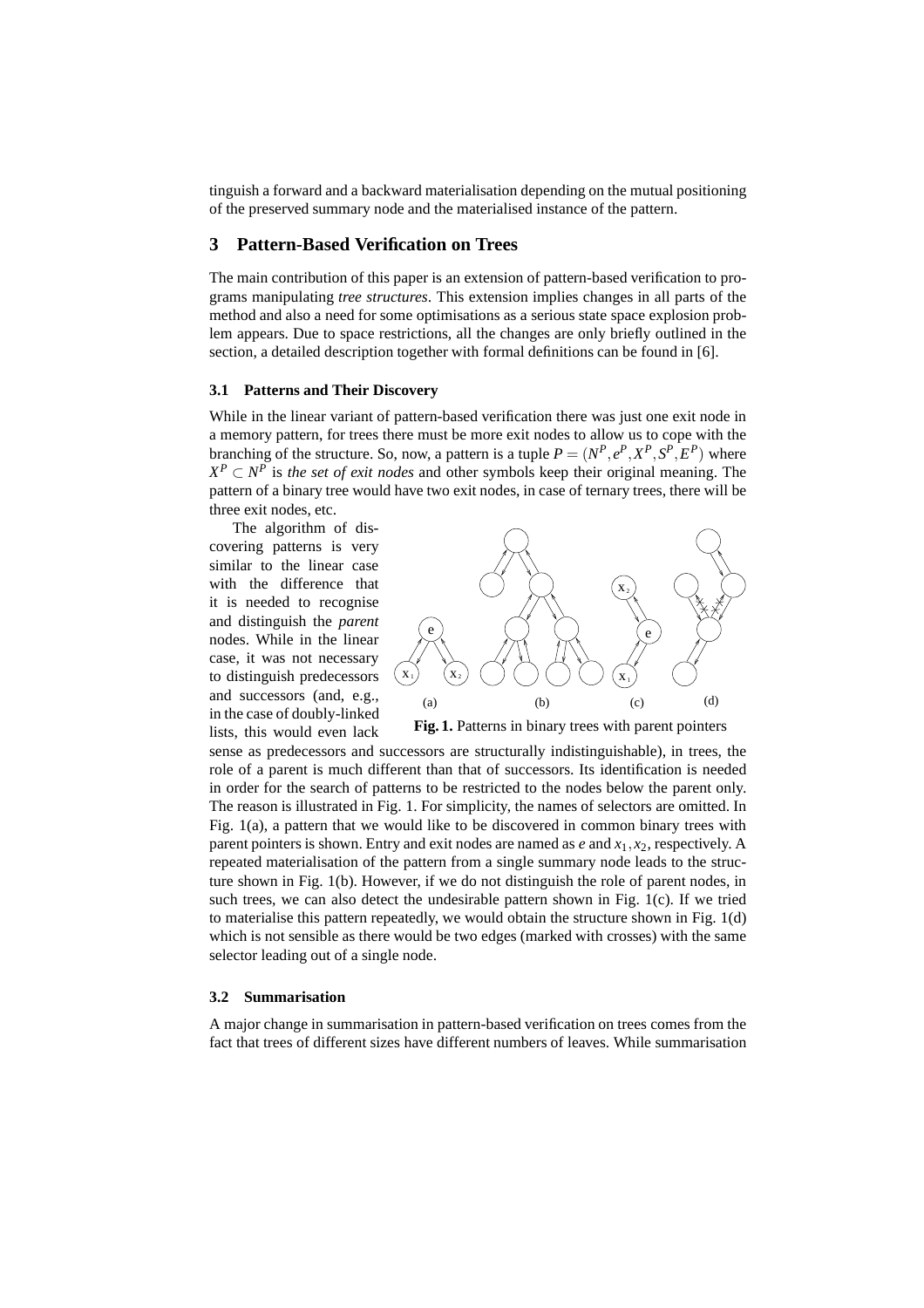of any (long enough) linear structure results in one and the same abstract shape graph with one exit node (the end of a list), summarisation of two trees of a different size, if done in the same way as for linear structures, results in different abstract structures that differ in the number of exit nodes (i.e. leaves), which are not summarised. These exit nodes together with the graphs rooted at them will be further called *tails*. Note that tails may really be subgraphs more complex than a single node: For example, they can have the form of a node with a self-loop, a node with an attached data node, a node pointed by a program variable, a beginning of a linear list attached to a tree, or generally an arbitrary subgraph that cannot be summarised.

To cope with the above, we propose a two-phase summarisation for trees. The first phase is equal to summarisation on linear structures (up to minor changes related to a redefinition of the pattern). The second phase consists in clustering the same tails into the so-called *multi-tails* which represent *two or more equal tails*. The heart of the second phase of the summarisation is the equivalence relation on the tails. Let us outline the main idea of the equivalence here—its formal definition is rather technical and can be found in [6]. Two tails are equivalent iff they are both linked to the same summary node in the same way (i.e. via the same edges in both directions), they are isomorphic, and no pointer variable points to any node of any of the tails (tails with a program variable pointing into them are always unique).

After the first phase of summarisation, the tails are partitioned according to the described equivalence. Unique tails are then left unchanged, while the others are treated in the following way. From every non-singleton set of the partition, one random representative is chosen and kept in the shape graph (just the type of the edges leading to it is changed to a special value specific for multi-tails), and the other tails are deleted. In this way, it is ensured that arbitrary sets of reachable trees of arbitrary forms will always summarise to a finite number of (finite) abstract shape graphs.

#### **3.3 Materialisation**

The changes in materialisation when using patterns over trees are the most complex and are related mainly to the multi-tail concept and to the increased number of exit nodes. Materialisation of a summary node with a left and a right multi-tail, which represents the simplest binary tree structure (and which we consider as an illustration example in the rest of the section), results in over 40 new shape graphs. Why such a high number?

Like in the linear case of a partial materialisation, a new, concrete instance of a pattern is inserted into the place of the original summary node. However, as the pattern has multiple exit nodes, its materialised instance will not be followed by a single new summary node as in the linear case, but by several new summary nodes (two for binary trees) where each of them represents a subtree of the materialised node. Each of these new summary nodes can have various combinations of tails and multi-tails since it is needed to cover all possible irregularities of subtrees of the materialised node. For example, in the materialisation mentioned above, the new summary nodes may have two multi-tails (the subtrees rooted at them are again proper trees with at least two left and two right tails), or a left multi-tail and a right tail (the subtrees have two or more left tails, but only one right tail), or just a right multi-tail (the subtrees have at least two right tails and no left tails), etc. This is the main reason of the high number of the resulting shape graphs.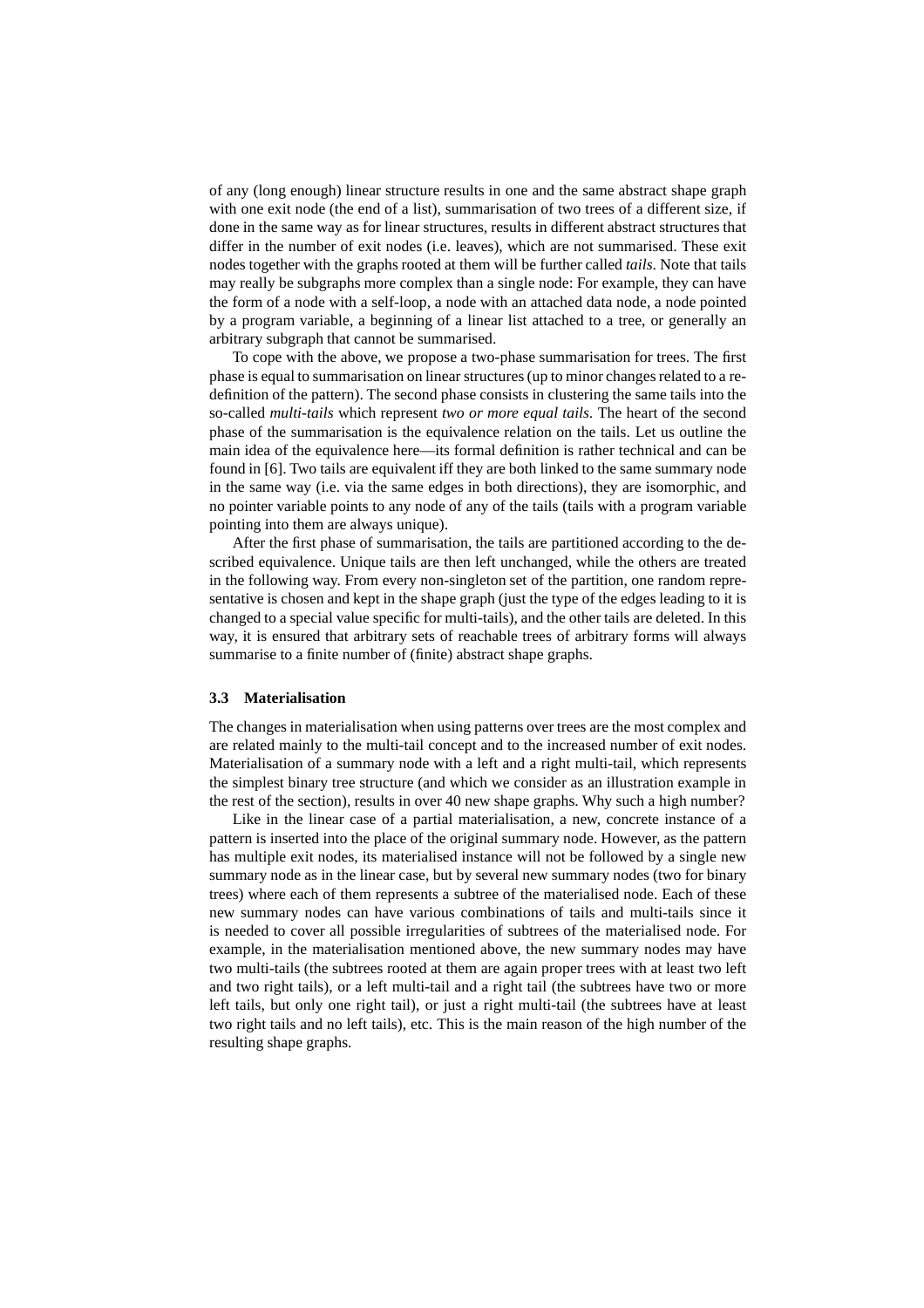Moreover, analogously to a complete materialisation in the linear case, one has to also consider replacing the new summary nodes by a concrete instance of the pattern. Finally, we have to even consider a new possibility specific for the tree setting, namely, the possibility of completely omitting the new summary node: If there are only two instances of a pattern hidden behind a summary node, one of them takes the place of the summary node, one goes to one of the branches, and the other branch is left empty).

Let us note that not all combinations of tails and multi-tails arising as described above are admissible—e.g., if both new summary nodes possible in the discussed example are replaced with single concrete nodes, the condition that *one multi-tail represents two or more tails* will not hold. In the original abstract shape graph there was a left multi-tail, and so in all resulting graphs there must be at least one left multi-tail, or at least two left tails. Otherwise, some left successors are lost. The same holds for the right tails too.

As we already mentioned, materialisation of the simplest tree structure results in over 40 new shape graphs. In the case of one additional pointer pointing to one of the tails, the number gets almost 100, and in the case of ternary trees with one additional pointer, it becomes over 2000 structures resulting from one materialisation operation. This would make the verification infeasible, and so some optimisations are needed.

### **3.4 Optimisations of the Materialisation**

The reason of the state explosion within the basic materialisation on trees mentioned above lays in a too precise representation of the various irregularities of trees. But, our experiments show that in practical programs, it is usually not necessary to distinguish between, e.g., a tree with one right leaf (i.e. a leaf that is the right son of its father) and a tree with two right leaves, which is, however, a distinction that we enforce by defining multi-tails as covering two or more tails.

If we change the understanding of a multi-tail from *two or more tails* to *one or more tails*, we achieve a significant reduction of the materialisation state space. A materialisation of a summary node with two multi-tails (the same case that we used as an illustrative example in Section 3.3) would then not result in shape graphs where the new summary nodes can have normal tails (e.g. a summary node with a left tail and a right multi-tail is fully covered with a more general summary node with two multi-tails since this summary node now represents a subtree with one or more left and one or more right tail). The number of the resulting shape graphs is reduced to 10.

How would the situation look like if we continue in the above direction and set the meaning of the multi-tail to *zero or more tails*? A materialisation of the summary node with two multi-tails that we considered above would result in only two structures. In the first resulting shape graph, the materialised summary node would be replaced by an instance of the pattern where all exit nodes are summary nodes with two multi-tails (an analogy to the partial materialisation), and in the second resulting graph, the materialised summary node would be replaced by a single tail (an analogy to the complete materialisation). There would not be needed any combinations of tails and multi-tails of summary nodes since a new summary node with two multi-tails would cover all possibilities of concrete subtrees (even the irregular ones like a tree reduced to a list and so on). Thanks to this reduction of the materialisation state space, the verification time is cut from hours or days down to seconds or minutes in the examples we consider in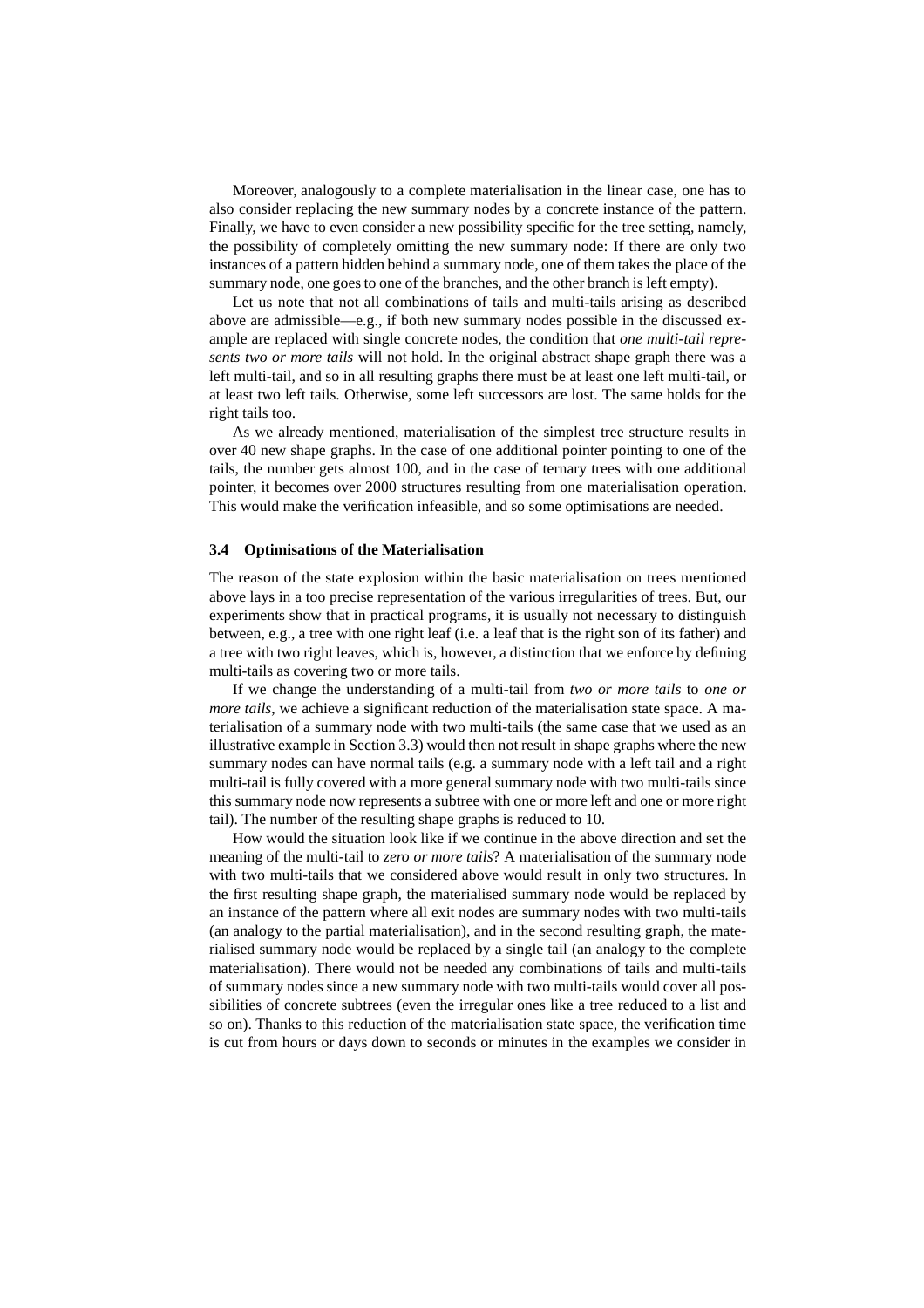Section 4. The optimisations cause a slight increase of imprecision of the abstraction, but in the practical examples we considered, it does not make any difference.

# **4 Experiments**

After the optimisations mentioned in the previous section, the verification times become reasonable for most library procedures manipulating binary trees. The times in seconds (if not explicitly declared otherwise) that we obtained from an initial implementation of our method are shown in Table 1. The prototype was implemented in SWI Prolog, and the tests were run on a PC with an AMD Athlon 2GHz processor.

The procedures mentioned in Table 1 are the following: search performs a random search in a tree (as the data contents is abstracted). The deleteAll(\*) procedures delete all nodes of a tree, for which deleteAll exploits the parent pointers, while deleteAll<sup>\*</sup> does not—in its case, the deletion consists in a repeated deletion of the leftmost leaf (repeatedly searched starting from the root). The insertLast and deleteLast procedures insert and delete a random leaf, respectively. The tree2list procedure converts a tree to the linear list via the postfix traversal. The insert and delete procedures insert and

| procedure           |                  | <b>Binary trees Binary trees</b> |
|---------------------|------------------|----------------------------------|
|                     |                  | with parents                     |
| search              | 1.22             | 2.26                             |
| deleteAll           |                  | 1.80                             |
| deleteAll*          | 4.26             | 6.58                             |
| <i>insertLast</i>   | 1.42             | 2.64                             |
| deleteLast          | 8.00             | 12.30                            |
| tree2list           | 52.40            | 77.44                            |
| insert              | 6.00             | 12.30                            |
| delete              | 459.2            | 840.7                            |
| <b>DSWtraversal</b> | 2.6 <sub>h</sub> | 5.1 <sub>h</sub>                 |

**Table 1.** Verification times for some procedures manipulating trees (in seconds if not stated otherwise)

delete random node into/from a tree, respectively. Finally, DSWtraversal performs the Deutsch-Schorr-Waite tree traversal, namely the Lindstrom variant.

In all the cases, we automatically verified that no null dereference and no memory leakage can occur. Moreover, using the generated reachable abstract shape graphs, we were able to manually verify various other safety properties (such as shape invariance, etc.). Let us note that the time needed to verify the delete procedure was higher due to the nodes manipulations used when a node with both children is deleted. The rightmost leaf of the left subtree has to be found, exchanged with the node which should be deleted, and then the node can be deleted as a leaf. The verification of DSWtraversal needed even more time because of its vast abstract state space caused by its use of four program variables pointing to the tree with a large number of combinations of positions of these variables in the tree.

### **5 Conclusion**

In this paper, we briefly introduced an extension of the pattern-based verification method from programs over extended linear data structures to programs over tree structures, including tree structures with parent pointers and perhaps some other additional pointers (like root pointers, pointers to separate data nodes, etc.). We have especially discussed the state explosion in the materialisation (i.e. concretisation) step, which occurs in this setting due to having to deal with all various irregularities of trees, and ways how to deal with this problem.